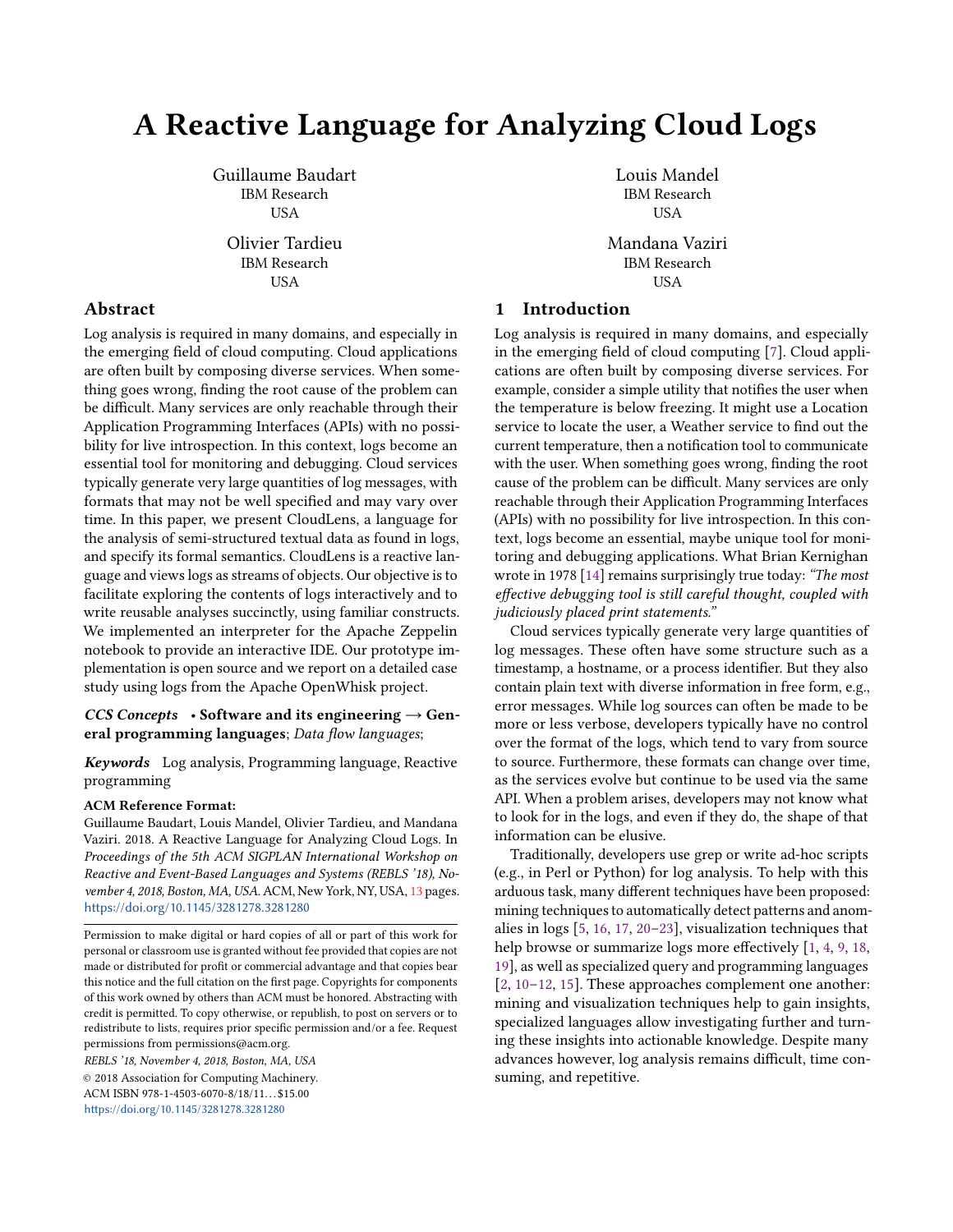In this paper, we present CloudLens ([https://cloudlens.](https://cloudlens.github.io) [github.io](https://cloudlens.github.io)), a reactive dataflow language for the analysis of semi-structured textual data as found in logs. Our objective is to facilitate exploring the contents of logs interactively and to write reusable analyses succinctly, using familiar constructs. CloudLens is a stream language suitable for consuming logs, which are by nature streams of data. Its basic premises are that (1) parsing and computation can be interleaved arbitrarily, and (2) parsing needs not be exhaustive. Traditional programming languages and tools insist on parsing the entire input or sizable chunks of the input with great precision before starting any computation. This monolithic approach is inadequate for computing with streams of semistructured data. In contrast, a CloudLens script takes as input a log stream and consumes one log entry at a time. Each log entry is matched against a series of patterns to discover structure and information (match construct) without any attempt at building a complete schema for the log entry or log stream. Matches can trigger actions (process construct) to compute metrics, emit alerts, advance in a state machine, etc. CloudLens is similar in spirit to the Awk programming language  $[2]$  – a Unix text processing utility – but views logs as streams of objects: each log entry gets parsed into an object with fields corresponding to discovered structure. This approach facilitates building data in a hierarchical way, making it easier to express analyses that need to group or correlate different log entries. CloudLens differs from Splunk [\[6\]](#page-9-16) – a popular commercial log analysis tool – in that CloudLens is imperative: intermediate results of analyses can be held in state variables and do not need to be kept as artificial fields inside the records extracted from log entries. This makes it easier to express complex analyses in a natural way, especially those that require matching the start and end of a related set of events (e.g. a transaction).

CloudLens allows encapsulation and reuse of scripts via the definition and invocation of lenses. It is designed to handle both finite and infinite streams as well as nested streams, making it possible for example to analyze session logs embedded inside server logs, including multi-pass analyses on finite logs and slices of infinite logs. These features are facilitated by the approach of viewing logs as object streams.

CloudLens is a domain-specific language built on top of JavaScript. Top-level constructs of the language are novel, but the programmer uses JavaScript to declare variables or functions and implement CloudLens actions. This helps a novice user to get started with CloudLens, and in reusing existing libraries. Our design however is agnostic to the base language, which could just as easily have been Python, Swift, or OCaml. We picked JavaScript because it is commonly used by cloud developers.

Our prototype implementation is open source and we report on a detailed case study using logs from the Apache

OpenWhisk project<sup>[1](#page-1-0)</sup>, which provides a serverless computing service to execute application logic on the Cloud. OpenWhisk has logs that are semi-structured, and are a good representative of logs found in typical cloud applications. OpenWhisk developers implemented a Slack<sup>[2](#page-1-1)</sup> bot powered by CloudLens, and incorporated it into their build system, which proved to be very useful. Finally, we have implemented an interpreter for the Apache Zeppelin<sup>[3](#page-1-2)</sup> notebook to provide an interactive IDE for CloudLens.

Our contributions are the following:

- A novel language for analyzing log streams (Section [3\)](#page-2-0).
- A formal semantics of the core language (Section [4\)](#page-5-0).
- An open-source implementation (Section [5\)](#page-6-0).
- An interactive IDE based on Apache Zeppelin (Section [2\)](#page-1-3).
- A case study with Apache OpenWhisk (Section [6\)](#page-6-1).

We discuss related work in Section [7.](#page-8-0)

### <span id="page-1-3"></span>2 Overview

In this section, we give a high-level overview of CloudLens to introduce its programming model and environment. We use a simple log and sample script to illustrate the idea informally. Consider the log of Figure [1,](#page-1-4)

<span id="page-1-4"></span>Alice picked 4 apples Bob picked 6 apples Carol picked 7 oranges Dan picked 3 apples

Figure 1. Simple log.

and suppose we wished to know the total number of apples picked. Notice that the log has some uniformity: each number of apples is followed by a space and by the word "apples". We cannot simply grep for the total number, since that information is not readily present in the log. However, there is data that we can process and aggregate in order to compute the desired result. Much of log analysis is about deriving higher-level data from bits of information.

Figure [2](#page-2-1) shows a CloudLens notebook. This is a web-based interface used for data analytics. Notebooks are organized in paragraphs, which are code editors with an associated interpreter. Paragraphs can be executed independently, and their results appear below the code. This interface enables working with different languages and tools, and provides a wide variety of visualizations. It helps writing a script piece by piece and inspecting intermediate results. It is easily shared between developers, and requires very little installation since it is web-based. We have extended the Apache Zeppelin notebook with a CloudLens interpreter, and use it as our Integrated Development Environment (IDE).

The first paragraph in the notebook of Figure [2](#page-2-1) loads the log. This gets displayed one line at a time. The content of each log entry appears under the field message. The second paragraph introduces a match section that contains a regular

<span id="page-1-0"></span><sup>1</sup><http://openwhisk.incubator.apache.org>

<span id="page-1-1"></span><sup>2</sup><https://slack.com>

<span id="page-1-2"></span><sup>3</sup><http://zeppelin.apache.org>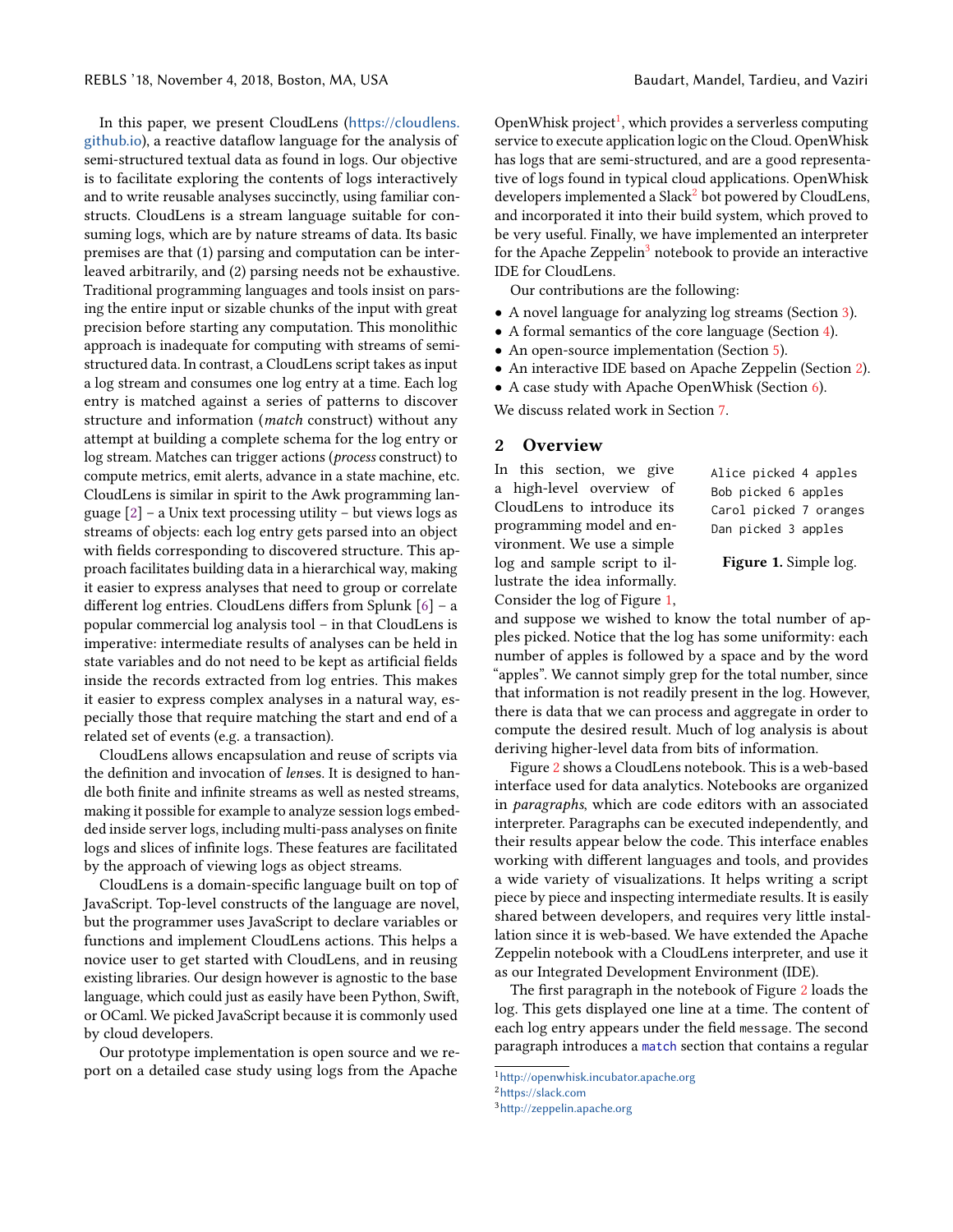<span id="page-2-1"></span>

| localhost                                                                                                                                                                                                                                 |                    |  |  |  |  |
|-------------------------------------------------------------------------------------------------------------------------------------------------------------------------------------------------------------------------------------------|--------------------|--|--|--|--|
| <b>2</b> Zeppelin                                                                                                                                                                                                                         |                    |  |  |  |  |
| Test<br>※ 国々<br>◎ ±<br>Ů<br>$_{\odot}$                                                                                                                                                                                                    | $default -$<br>റ പ |  |  |  |  |
| source("file:///logs/tiny.log")<br>冊<br>¢<br>$ N $<br>lala l<br><b>I ALL</b><br>$\overline{v}$                                                                                                                                            | FINISHED D X III @ |  |  |  |  |
| message: "Alice picked 3 apples"<br>message: "Bob picked 6 apples"                                                                                                                                                                        |                    |  |  |  |  |
| message: "Carol picked 7 oranges"                                                                                                                                                                                                         |                    |  |  |  |  |
| message: "Dan picked 3 apples"<br>Took 0 seconds (outdated)<br>match("(? <applenum:int>\d+) apples")</applenum:int>                                                                                                                       | FINISHED D X 图 @   |  |  |  |  |
| 田<br>¢<br><b>Jak</b><br>$\overline{\phantom{a}}$<br>$ N $<br>≃                                                                                                                                                                            |                    |  |  |  |  |
| message: "Alice picked 3 apples"                                                                                                                                                                                                          | appleNum:3         |  |  |  |  |
| message: "Bob picked 6 apples"                                                                                                                                                                                                            | appleNum:6         |  |  |  |  |
| message: "Carol picked 7 oranges"                                                                                                                                                                                                         |                    |  |  |  |  |
| message: "Dan picked 3 apples"                                                                                                                                                                                                            | appleNum:3         |  |  |  |  |
| Took 0 seconds                                                                                                                                                                                                                            |                    |  |  |  |  |
| FINISHED D XX III @<br>var totalApples = $0$ ;<br>process(entry) when (entry.appleNum){ totalApples += entry.appleNum }<br>after{ print('The total number of apples picked is', totalApples) }<br>The total number of apples picked is 12 |                    |  |  |  |  |
|                                                                                                                                                                                                                                           |                    |  |  |  |  |

Figure 2. A CloudLens notebook.

expression and is used to extract how many apples were picked at each entry. The result of the second paragraph is a log that has been augmented with additional structure: some entries have a field appleNum. Notice that Carol picked oranges instead, so that line does not include this field. Not all entries need to have the same structure. Using match, CloudLens iteratively parses just enough data needed for a computation, and augments the existing data with more and more structure. Notice how each log entry gets transformed into an object with more and more fields iteratively. In general, these objects can contain hierarchical structures to represent nested streams and related groups of log entries.

The third paragraph in the notebook takes the augmented log as input to compute the total number of apples.<sup>[4](#page-2-2)</sup> It introduces a variable totalApples. The section starting with process(entry) when(entry.appleNum) executes an action for each log line that has an appleNum attribute, using the variable name entry to refer to the line. For each entry, it aggregates the total number of apples by updating totalApples. The section after is executed when the processing is done for the entire (finite) log. It simply prints out the result. If we combine all the paragraphs into a single script and execute it, then parsing and computing are interleaved. The log is processed sequentially line by line. Every time a successful match happens, it creates the appleNum field which triggers

<span id="page-2-2"></span><sup>4</sup>The input of a paragraph is the ouptut of the last executed paragraph. Re-running the same paragraph may return a different output.

the process section. In general, process can also add more fields to the log, which can trigger a chain of actions. Notice how we did not need an additional field to represent the total number of apples, which was simply represented as a state variable in the background. This feature helps to keep the parsed data separate from intermediate transient results, and helps to write analyses in a natural way. Section [3](#page-2-0) gives a detailed description of the language.

CloudLens also has a command-line tool that supports batch processing as well as online monitoring. It is typically invoked with one CloudLens script and zero or more input log files. If no log file is provided, the tool reads from the standard input. UNIX pipes may be used to feed log streams into the tool from arbitrary sources. The running script can provide diagnostics on the standard output or in any other way, leveraging a rich ecosystem of JavaScript libraries. Code may be exported from the notebook for execution with the command-line tool, for instance for applying the implemented analyses to live sources.

#### <span id="page-2-0"></span>3 The CloudLens Language

CloudLens is a stream programming language. Programs are executed on possibly infinite streams of log entries encoded as JSON objects. Log streams may originate from various sources including prerecorded log files or live sources such as TCP/IP sockets or Unix pipes. When a log stream is constructed from unstructured text, each text line becomes an entry in the log stream—a JSON object with a unique field message that contains the text of the line.

We now illustrate the different functionalities of CloudLens with a log file produced by Travis<sup>[5](#page-2-3)</sup> for the Apache Open-Whisk project. Travis is a continuous integration service available to GitHub users. When a user modifies the source code of an application, Travis automatically starts a test suite to make sure that the new modifications do not cause a regression. OpenWhisk is an open source serverless cloud platform that executes functions in response to events. The example log file can be downloaded from the url: [https://travis-ci.](https://travis-ci.org/apache/incubator-openwhisk/builds/327525198) [org/apache/incubator-openwhisk/builds/327525198](https://travis-ci.org/apache/incubator-openwhisk/builds/327525198)

All the code fragments in this section are paragraphs of a notebook. They should be run in order as later paragraphs build upon log transformations from the earlier paragraphs. Together they form a log processing script comprising multiple analyses and diagnostics.

#### <span id="page-2-4"></span>3.1 Match and Process

The first CloudLens script extracts the name of failed tests from log.txt. Tests are logged in the following format:

#### name > description FAILED

For instance, the log contains the line: system.basic.WskBasicTests > Wsk Action CLI should reject delete of action that does not exist FAILED

<span id="page-2-3"></span><sup>5</sup><http://travis-ci.org>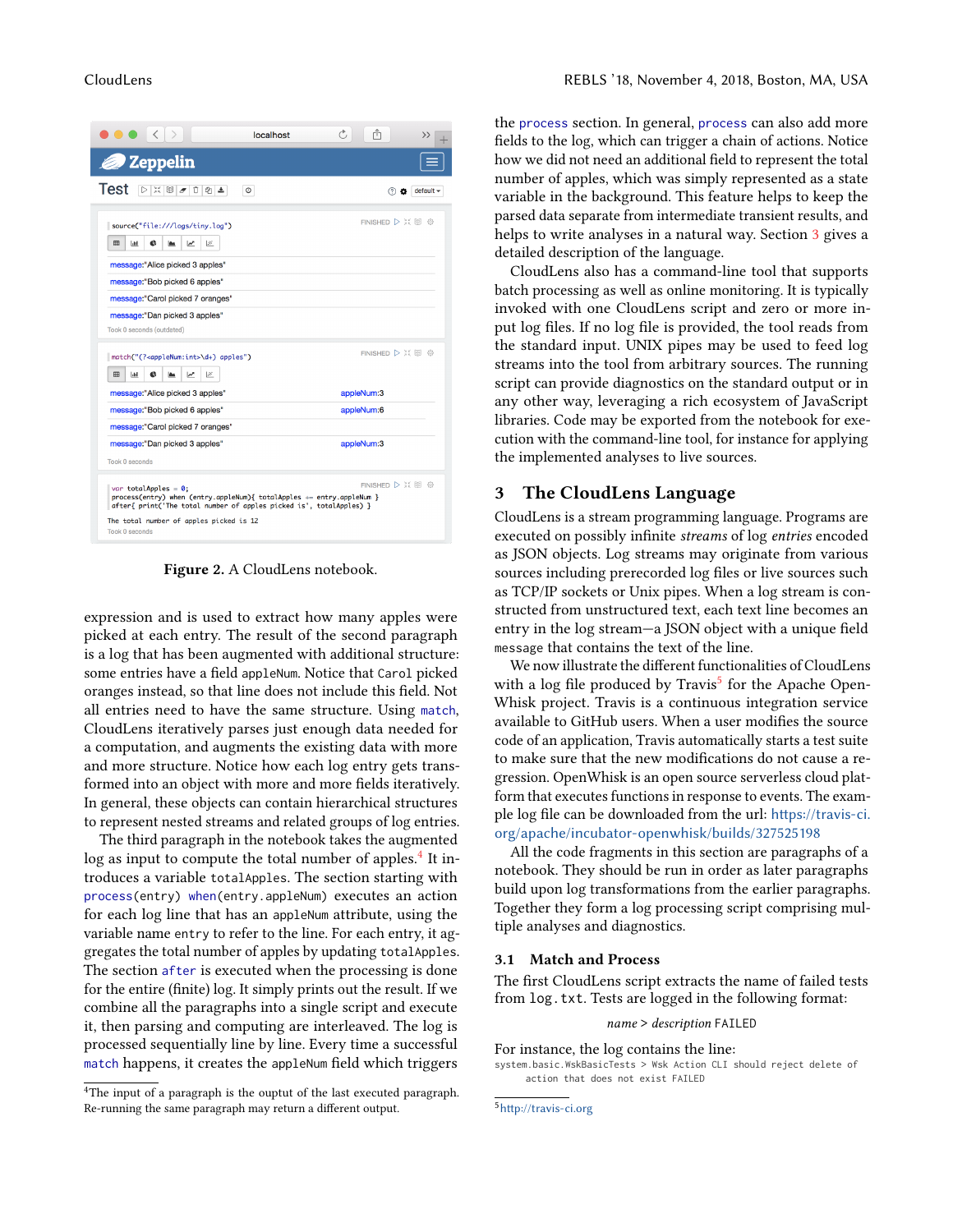The CloudLens script and its output are shown below.

```
match("(?<failure>.*) > .* FAILED");
process(entry) when(entry.failure) {
  print("FAILED:", entry.failure);
}
```
FAILED: whisk.core.cli.test.WskBasicUsageTests FAILED: system.basic.WskBasicTests

This script has two sections. A match section parses entries using regular expressions possibly augmenting entry objects with new fields. A process section executes actions written in JavaScript for specific entries. In this example, the match section identifies the log entries in the log stream with a message matching the regular expression (?<failure>.\*) > .\* FAILED. It adds to each matched entry object a field failure that contains the name of the failed test. The process section prints the names of the failed tests detected by the match section.

The  $($ ?<failure>.\*) > .\* FAILED expression uses a feature of regular expressions called a named capture group that makes it possible to identify by name a fragment of the match. Concretely it matches the same messages as the simpler expression  $.*$  >  $.*$  FAILED but, in addition, the substring matching the parenthesized subexpression is given the name failure. More generally, for each capture group (?< ident> regex), the match section adds a field named ident to each entry object with a matching message and sets the field's value to the substring of message matching regex. For instance, the match section in our example mutates the log entry: {message: "system.basic.WskBasicTests > ... FAILED"} to {message: "system.basic.WskBasicTests > ... FAILED",

failure: "system.basic.WskBasicTests"}.

The process section applies a function to selected log entries in the log stream. The function is specified as a block of JavaScript code which takes the log entry as its single argument. The parameter name of the function is specified in parentheses after the process keyword and the activation condition is specified in parentheses after the when keyword. In this example, the log entry is bound to the name entry and the function is to be executed only on log entries for which the field failure is defined. It is also possible to list multiple dependencies (e.g., when(entry.a entry.b)). In general, if no condition is specified, a rudimentary dependency analysis scans the section body for field accesses to ensures that a process(entry) section is executed only when all the fields on which it depends are defined in the entry being processed. In this example, the condition could have been omitted and we could write:

process(entry) { print("FAILED:", entry.failure); }

The following shorthand is also possible and preferred:

when(entry.failure) { print("FAILED:", entry.failure); }

In this form, the parameter name of the function is inferred from the condition.

While process ... when is a primitive construct, match is a built-in lens, i.e., a predefined CloudLens function. We discuss lenses in Section [3.6.](#page-4-0)

#### <span id="page-3-0"></span>3.2 Variables

CloudLens is an imperative programming language. Scripts can mutate the log stream, like adding a failure field in the previous example, or declare and mutate variables. The log.txt file reports the beginning and the end of a test in the following format:

> Starting test description at date Finished test description at date

The next script identifies tests that lasted more than 30s.

```
match("Starting test (?<desc>.*) at (?<start:Date[yyyy-MM-
     dd' 'HH:mm:ss.SSS]>.*)");
match("Finished test (?<desc>.*) at (?<end:Date[yyyy-MM-dd
      ' 'HH:mm:ss.SSS]>.*)");
var start;
when(entry.start) { start = entry.start; }
when(entry.end) {
  entry.duration = entry.end - start;
  if(entry.duration > 30000) {
    print(entry.duration, "\t", entry.desc);
  }
}
53496 Wsk api should verify successful creation ...
61720 Whisk rules should not activate an action ...
68593 Wsk Sequence should execute a sequence in ...
```
60442 Wsk Action CLI should create, and invoke a...

This script leverages an extension of regular expressions to specify the expected type and format of a capture group. E.g., the field start has the type Date and the expected format in the log is yyyy-MM-dd HH:mm:ss.SSS.

The start variable is mutated every time the beginning of a test is detected, that is, when the start field is defined. At the end of the test, when the end field is defined, we add a duration field to the log entry. If this duration is greater than 30 seconds (30000ms), we print the description of the test entry.desc.

#### <span id="page-3-1"></span>3.3 Finite Streams

CloudLens is designed to handle both finite and infinite streams. Live logs often embed finite sublogs that are key to application monitoring, e.g., session logs in a server log. The after section makes it possible to execute actions at the end of the log stream. For instance, we can count the number of failed tests as we detect them and report the final count.

var failed =  $0$ ; when(entry.failure) { failed++; } after { print(failed, "failed tests"); }

2 failed tests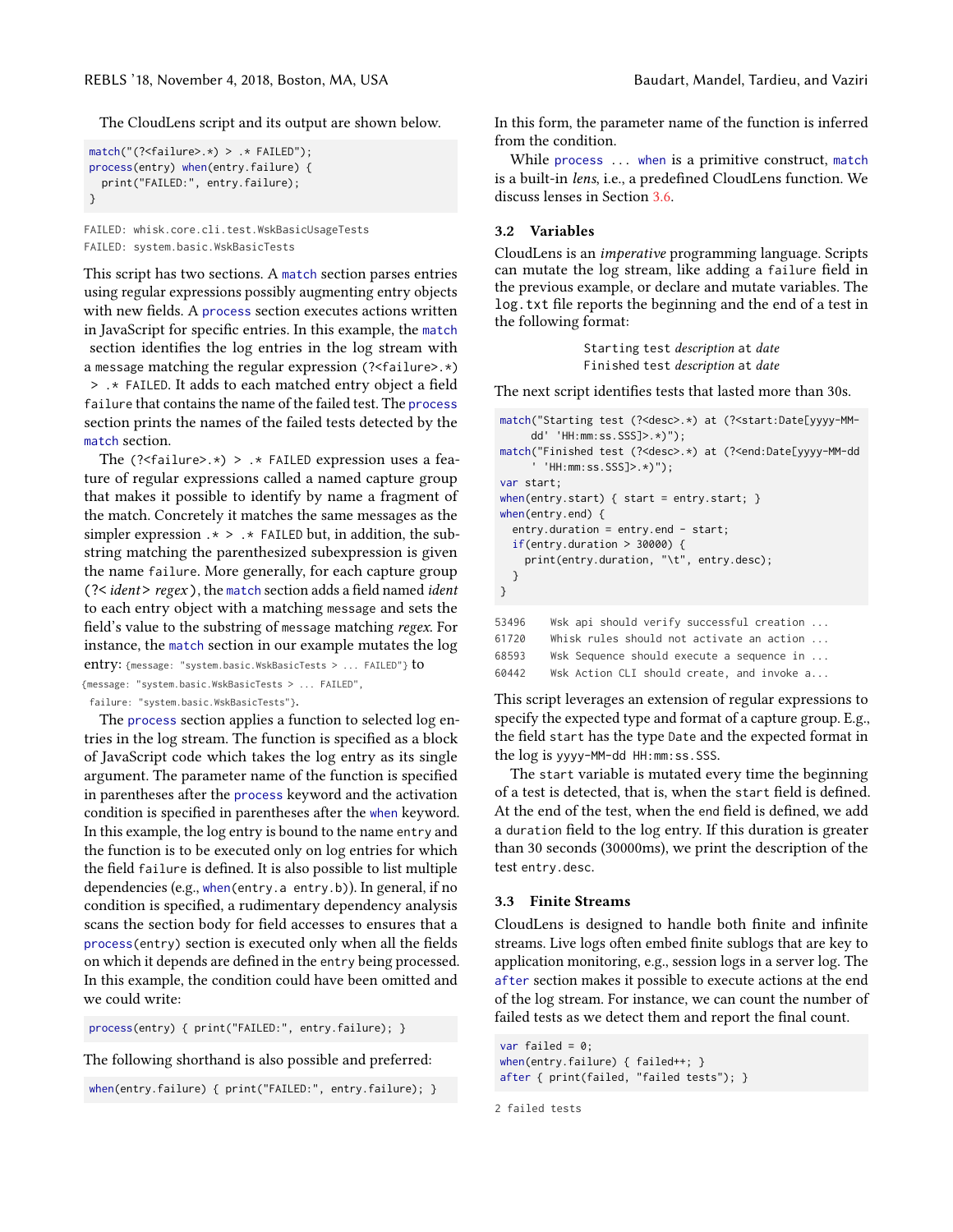Obviously the after section is never executed if the log is infinite. Like process sections, after sections are executed in program order. Conceptually, a special EndOfStream entry follows the last log entry, triggering after sections instead of process sections.

#### 3.4 Return

By default, a section does not add, remove, or replace entries in the stream. It is possible to do so using return statements: return e; replaces the current entry with e whereas return; removes the current entry. A section may also insert multiple entries into the stream by returning an array. For instance, the following script prunes entries with empty messages, i.e., blank log lines, and appends a couple of log entries at the end of the log.

```
when(entry.message){if(entry.message.length == 0) return;}
after {
  return [{message: failed+" FAILED"}, {message: "END"}];
}
```
If no return statement gets executed, the entry being processed remains in the log, hence there is no need for an else branch in the if statement above.

#### 3.5 Order of Execution

CloudLens is a dataflow language. A CloudLens script describes a pipeline of stages that each log entry has to go through. One log entry flows through the entire script before processing starts on the next entry. For each entry, sections are executed in program order. In particular, concatenating the scripts of Section [3.1](#page-2-4) and [3.2](#page-3-0) into a single paragraph of the notebook combines their analyses into a single processing pass, interleaving their outputs:

```
53496 Wsk api should verify successful creation ...
FAILED: whisk.core.cli.test.WskBasicUsageTests
61720 Whisk rules should not activate an action ...
68593 Wsk Sequence should execute a sequence in ...
60442 Wsk Action CLI should create, and invoke a...
FAILED: system.basic.WskBasicTests
```
In other words, there is no implicit loop inside or around any CloudLens section, but rather an implicit source and sink of log entries around each notebook paragraph (cf. Section [4\)](#page-5-0).

Variables are initialized on first traversal, i.e., the first time a log entry reaches the program point for the declaration. For instance, in the script of Section [3.3,](#page-3-1) the variable start is initialized once with the first log entry.

If desired, it is possible to serialize analyses on finite logs as illustrated in the next section.

#### <span id="page-4-0"></span>3.6 Lenses

CloudLens scripts can encapsulate processing into lenses. Lenses are declared using the lens keyword followed by the name of the lens, the parameter list within parentheses, and the body within curly braces. The body of a lens has the same

structure as a CloudLens script. For instance, the following lens makes it possible to implement multi-pass analyses by first buffering then replaying the (finite) stream.

```
lens rewind() {
  var stream = [];
  when(entry) { stream.push(entry); return; }
  after { return stream; } // replay the log
}
```
We can use the rewind lens to print the description of tests that took more than 9% of the total time.

```
var totalTime = 0;
when(entry.duration) { totalTime += entry.duration; }
after { print("Total Time:", totalTime/1000, "seconds"); }
rewind();
when(entry.duration entry.desc) {
  entry.prop = entry.duration * 100 / totalTime;
  if(entry.prop > 9) {
    print(entry.prop.toFixed(2) + "%", entry.desc);
  }
}
```

```
Total Time: 728.596 seconds
```
9.41% Wsk Sequence should execute a sequence in ...

In a first traversal of the log, we compute totalTime the total test time. We then traverse the log again to compute the proportion of time spent by each test.

Like after and when sections, lens invocations are not executed all at once on the entire log stream. Log entries flow one at a time through the script entering and leaving lens instances accordingly.

A variable declared inside a lens is scoped to the lens instance, e.g., in this example the stream variable is not visible outside of the rewind lens, but more importantly multiple instantiations of the lens get their own copy of the variable.

A lens can also be invoked inside a when section. It requires then an array as additional argument which is the stream to process by the lens. Finally, it is also possible to call a lens recursively.

#### <span id="page-4-1"></span>3.7 Structured Logs

So far we have been processing log.txt one line at a time. But often logs have some structure. Modern logging frameworks produce structured log entries instead of simple text. Log messages may be split across multiple lines, etc. Navigating these structures is easy with CloudLens.

In our example log, Travis includes a stack trace for each failed test. Stack traces range over many lines but they logically belong to the most recent error message. Stack traces are recognizable by their non-zero indentation. To rebuild the logical structure of the log, we define a group lens that appends a log entry to the previous one if it matches a specific regular expression. More precisely, it combines the log entries matching the regular expression into a group array that gets embedded into the most recent unmatched entry.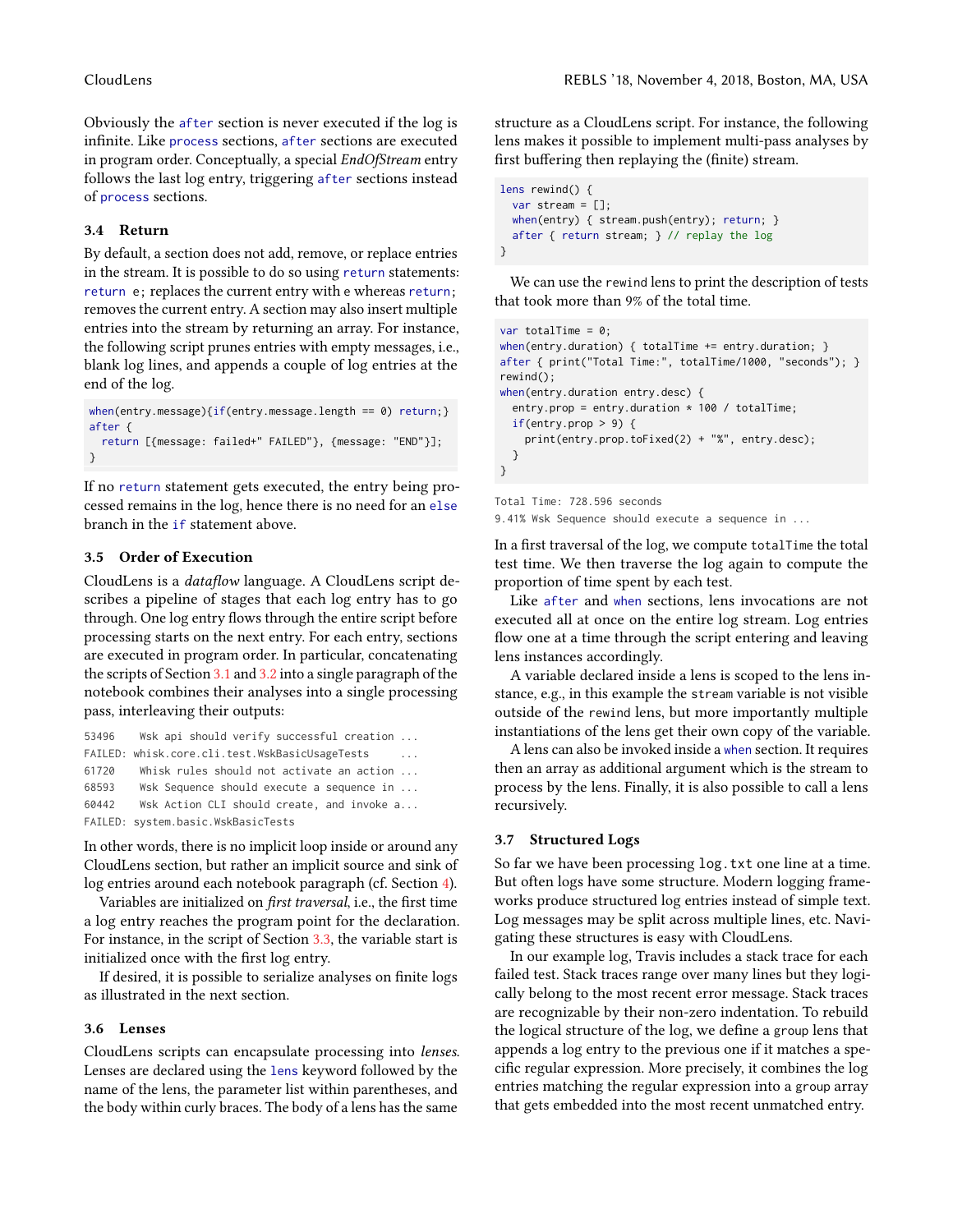```
lens group(regex) {
  var current = null;
  match("(?<partOfGroup>)" + regex);
  when(entry.partOfGroup) { // entry matches regex
    delete entry.partOfGroup; // remove helper tag
    if(current !== null) { current.group.push(entry); }
    return; // suppress entry
  }
  when(entry) { // remaining entries do not match regex
    var last = current;
    current = entry;
    current.group = [];
    return last;
  }
  after {
    if(current !== null) return current;
  }
}
```
A slightly more flexible version of this lens is included in the CloudLens library. Using the lens, we can look for indented log lines and build structured log entries.

group("^\\s");

The log entries of interest are now of the form: {message: "error message", group: [{message: " stack trace element"}, {message: " stack trace element"}, ...]}.

Theses traces however have a lot of noise. Suppose we wish to filter the traces to retain only the method calls associated with the OpenWhisk source code. We can define a filter lens and invoke it on the group array. For each failed test, the following CloudLens script prints a filtered stack trace.

```
lens filter() {
  match("at .*(({?<}whisk>Wsk.*)))");
  when(line.whisk) { print(' at', line.whisk); }
}
when(entry.failure) {
  print("FAILED", entry.failure);
   filter(entry.group);
}
FAILED whisk.core.cli.test.WskBasicUsageTests
```

```
at WskBasicUsageTests.scala:1691
 at WskBasicUsageTests.scala:1688
  ...
FAILED system.basic.WskBasicTests
 at Wsk.scala:1046
 at Wsk.scala:714
```

```
...
```
In general, lenses can be invoked (1) at the toplevel or (2) inside of a process or after section. In the first case, as illustrated with the group invocation, the lens is implicitly applied to the log stream. In the second, the array argument must be specified explicitly at the end of the parameter list, as shown with the filter example. In both cases, the lens

gets to process a stream of entries, either the log stream or the streamed array content.

### <span id="page-5-0"></span>4 Intuitive Semantics

We present here the intuition of the formal semantics of the CloudLens language. The complete semantics is presented in Appendix [A.](#page-10-0)

To specify the evaluation of CloudLens scripts, we need to represent concomitantly the script and the log being processed. We do so by introducing the notion of a runtime script. A runtime script simply interleaves script sections and logs (i.e., sequences of log entries). Informally a log entry appears after section  $s_1$  and before section  $s_2$  if and only if it has already been processed by section  $s_1$  and should be processed by  $s_2$  next. Consider the following runtime script (ignoring the hollow dot  $\circ$  and the filled dot  $\bullet$  for now):

```
•v_3 \cdot v_2process(e){f(e)} \circ v_1process(e){g(e)} process(e){h(e)}
```
This runtime script represents a point in the execution of the script

```
process(e){f(e)} process(e){g(e)} process(e){h(e)}
```
Specifically, it represents a point where entry  $v_1$  is about to be processed by g whereas entries  $v_2$  and  $v_3$  are about to be processed by f. Logs are written right to left so as to match the intuition that the rightmost entry is ahead. In this example,  $v_2$  comes before  $v_3$  in the log. One can think of the logs in a runtime script as the content of the buffers that an implementation of CloudLens would maintain in-between pipeline stages.

The ∘ terminator indicates an empty log. For instance, the log  $\circ \cdot v_1$  has a single entry  $v_1$ . The • terminator indicates the end of the log, i.e., the special log entry that triggers the execution of after sections. There is at most one • occurrence in a runtime script, and it can only be the leftmost symbol in the term since it will be the very last entry processed. There may be none when looking at a subscript of a larger script. Conversely, the ∘ terminator is not intended to be the leftmost term in a runtime script, but it may be when looking at a subscript of a larger script. Informally, • means "the end" whereas ◦ means "to be continued" since there are more entries to the left of  $\circ$  (at the very least  $\bullet$ ).

The processing of an element by a runtime script is defined by a relation of the following shape:  $rsc / M \longrightarrow rsc' / M'$ . This relation means that the runtime script rsc in the memory *M* reduces to *rsc'* in the memory *M'*. For example, the first rule of Figure [3](#page-6-2) defines the behavior of a process section when there is a log entry  $(v)$  to process. If the condition evaluates to true, the body of the section is evaluated. We leverage JavaScript functions for proper variable scoping. Relations of the shape  $js/M \Downarrow v/M$  represent the JavaScript semantics.<br>The evaluation of the body returns an array that is converted. The evaluation of the body returns an array that is converted to a ◦-terminated log (operator ⊙) which is transmitted to the next section of the script .

The second rule of Figure [3](#page-6-2) defines the behavior of an after section when we reach the end of the  $log(\bullet)$ . We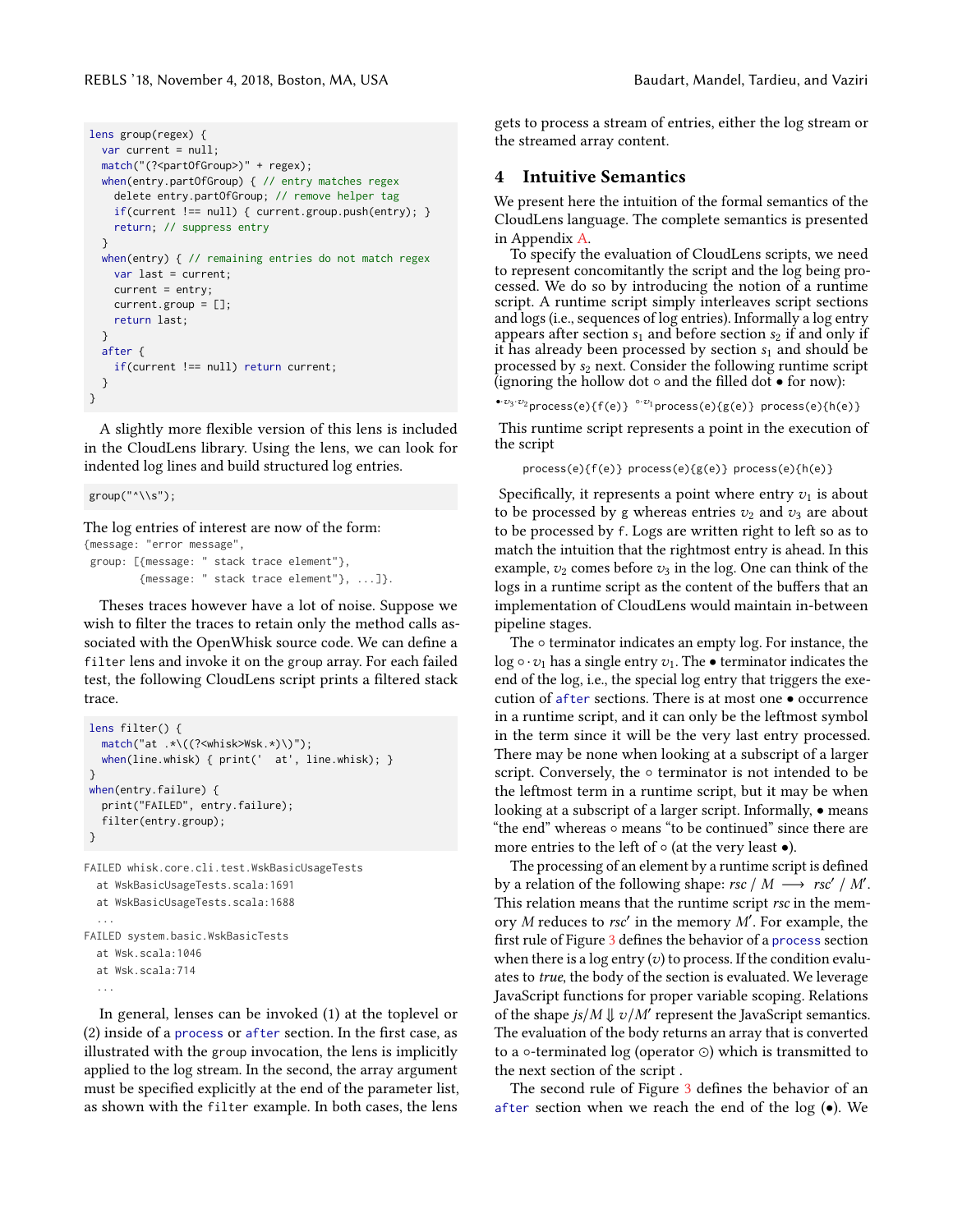<span id="page-6-2"></span>
$$
\begin{array}{c}\n\text{(function (x) { } t \text{ return } c != undefined } \frac{)}{w} \cdot \frac{1}{\sqrt{w}} \cdot \frac{1}{\sqrt{w}} \cdot \frac{1}{\sqrt{w}} \cdot \frac{1}{\sqrt{w}} \cdot \frac{1}{\sqrt{w}} \cdot \frac{1}{\sqrt{w}} \cdot \frac{1}{\sqrt{w}} \cdot \frac{1}{\sqrt{w}} \cdot \frac{1}{\sqrt{w}} \cdot \frac{1}{\sqrt{w}} \cdot \frac{1}{\sqrt{w}} \cdot \frac{1}{\sqrt{w}} \cdot \frac{1}{\sqrt{w}} \cdot \frac{1}{\sqrt{w}} \cdot \frac{1}{\sqrt{w}} \cdot \frac{1}{\sqrt{w}} \cdot \frac{1}{\sqrt{w}} \cdot \frac{1}{\sqrt{w}} \cdot \frac{1}{\sqrt{w}} \cdot \frac{1}{\sqrt{w}} \cdot \frac{1}{\sqrt{w}} \cdot \frac{1}{\sqrt{w}} \cdot \frac{1}{\sqrt{w}} \cdot \frac{1}{\sqrt{w}} \cdot \frac{1}{\sqrt{w}} \cdot \frac{1}{\sqrt{w}} \cdot \frac{1}{\sqrt{w}} \cdot \frac{1}{\sqrt{w}} \cdot \frac{1}{\sqrt{w}} \cdot \frac{1}{\sqrt{w}} \cdot \frac{1}{\sqrt{w}} \cdot \frac{1}{\sqrt{w}} \cdot \frac{1}{\sqrt{w}} \cdot \frac{1}{\sqrt{w}} \cdot \frac{1}{\sqrt{w}} \cdot \frac{1}{\sqrt{w}} \cdot \frac{1}{\sqrt{w}} \cdot \frac{1}{\sqrt{w}} \cdot \frac{1}{\sqrt{w}} \cdot \frac{1}{\sqrt{w}} \cdot \frac{1}{\sqrt{w}} \cdot \frac{1}{\sqrt{w}} \cdot \frac{1}{\sqrt{w}} \cdot \frac{1}{\sqrt{w}} \cdot \frac{1}{\sqrt{w}} \cdot \frac{1}{\sqrt{w}} \cdot \frac{1}{\sqrt{w}} \cdot \frac{1}{\sqrt{w}} \cdot \frac{1}{\sqrt{w}} \cdot \frac{1}{\sqrt{w}} \cdot \frac{1}{\sqrt{w}} \cdot \frac{1}{\sqrt{w}} \cdot \frac{1}{\sqrt{w}} \cdot \frac{1}{\sqrt{w}} \cdot \frac{1}{\sqrt{w}} \cdot \frac{1}{\sqrt{w}} \cdot \frac{1}{\sqrt{w}} \cdot \frac{1}{\sqrt{w}} \cdot \frac{1}{\sqrt{w}} \cdot \frac{1}{\sqrt{w}} \cdot \frac{1
$$

Figure 3. Some reduction rules

execute the body of the section. The section is removed from the runtime script. The returned array is converted to a • terminated log that progresses to the next section.

Determinism, Progress The CloudLens semantics is deterministic. The chain of reductions is unique (assuming a deterministic JavaScript semantics): no two rules of the semantics can apply to the same term.

Because the evaluation of JavaScript expressions may get stuck, there is no guarantee of progress. The CloudLens semantics intends to guarantee progress for well-formed CloudLens scripts assuming no JavaScript evaluation gets stuck. Well-formedness basically requires lenses to be declared before use so that lens instantiation does not get stuck. The intuition for the proof is simple: the rules of the semantics cover all the possible runtime scripts that may be derived from • sc / M. The proof of this result however requires carefully specifying not just well-formed scripts but also well-formed tuples rsc / M.

Infinite Logs While logs of arbitrary length can be trivially obtained by constructing large arrays, our inductive log definition does not permit infinite logs. Infinite logs could be introduced for instance by switching to a co-inductive interpretation. Alternatively, one could provide an infinite source of entries, e.g.,

$$
\frac{\text{(function () } \{ \text{ }js \text{ } \})()/M \Downarrow a/M \quad \ell = \circ \odot a}{\text{ "repeat } \{ \text{ }js \text{ } \} \text{ } sc / M \longrightarrow \text{ "repeat } \{ \text{ }js \text{ } \} \text{ } \ell_{sc} / M}
$$

**Termination** Assuming that 1) the log is finite, 2) every JavaScript expression terminates and, 3) there is no recursive lens definitions, the chain of reductions from  $\bullet$  sc / M is finite. We thus guarantee the termination of the script.

#### <span id="page-6-0"></span>5 Implementation

Our implementation is open source.<sup>[6](#page-6-3)</sup> It follows the semantics by implementing flows as iterators and sections as iterator transformers. The interpreter chains sections invocations according to the script source. Invoking it.hasNext() and it.next() on the last iterator it of the chain implements the semantics: pulling on the rightmost entry, while minimizing memory footprint, since there is no buffering of log entries.

The Zeppelin notebook framework is primarily implemented in Java. To facilitate integration we also implement CloudLens in Java. We use the Nashorn scripting engine<sup>[7](#page-6-4)</sup>

to evaluate JavaScript code in the Java Virtual Machine. For better performance, JavaScript code and regular expressions are compiled ahead of time using Nashorn and Java's regular expression library.

#### <span id="page-6-1"></span>6 Case Study

In this section, we report on a detailed case study using CloudLens to analyze logs from Apache OpenWhisk: a distributed event-based programming service, which allows the user to execute code on the cloud in response to an event. It provides a serverless deployment environment hiding infrastructural complexity. The service is available via the command line, or through a graphical interface. When the user starts an action, a transaction gets initiated that goes through different steps, interacting with various services (e.g. a database). A controller guides transactions through their lifetime, logging different activities.

OpenWhisk is an industrial sized open-source project (65kLoC, about 100 contributors). We applied CloudLens to various aspects of OpenWhisk: to help developers get useful insights when they commit and build new revisions of the OpenWhisk codebase, as well as performance and usage analysis. OpenWhisk's logs are a good representative of the logs that need to be analyzed in the cloud. They are semistructured, i.e., they contain some uniform data such as timestamps and transaction ids, but also a large part of unstructured messages. In our experience, cloud projects start by having unstructured logs and evolve to semi-structured logging to facilitate analysis. Even with better structure within the logs, analysis can be an arduous task with existing tools. CloudLens aims at facilitating this task.

#### 6.1 Extracting Failures during Builds

OpenWhisk uses Travis, a continuous integration service available to GitHub users. When a user modifies the source code of an application, Travis automatically starts a test suite to make sure that the new modifications do not cause a regression. The build process generates large log files similar to log.txt used in Section [3](#page-2-0) A lot of different types of information are logged and navigating the file manually is difficult. For example, to obtain information about failed tests, it does not suffice to search for the keywords "test" or "failed". This returns more than a hundred hits, many of which are not related to test results.

<span id="page-6-3"></span><sup>6</sup><https://github.com/cloudlens/cloudlens>

<span id="page-6-4"></span><sup>7</sup><http://openjdk.java.net/projects/nashorn/>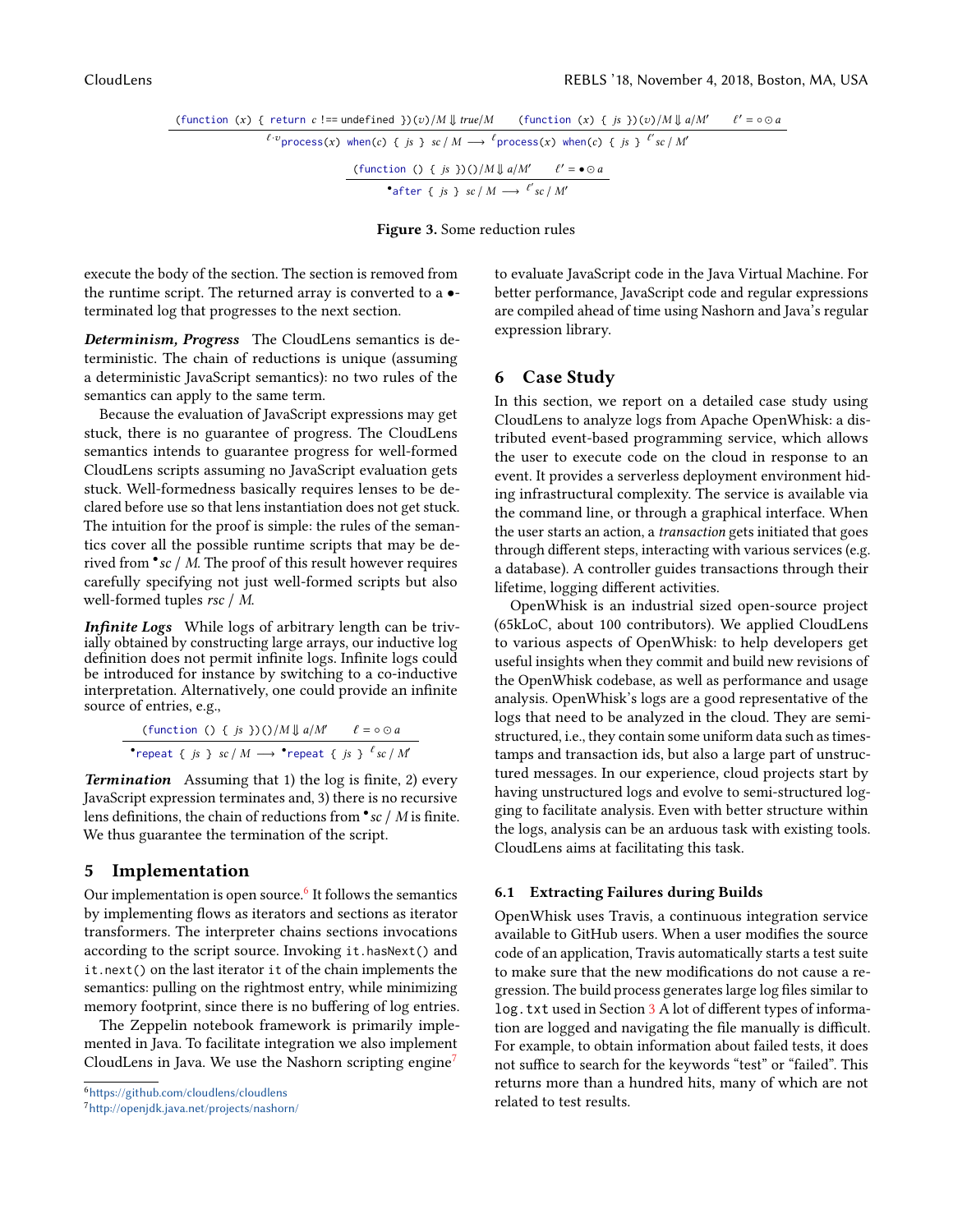OpenWhisk developers built a bot powered by a CloudLens script similar to the one presented in Section [3.](#page-2-0) When a build runs to completion, the CloudLens script is automatically executed to extract information about test failures and filter stack traces. This data is then sent to the developer who initiated the build, via a Slack message. The bot was integrated in their build process, so no further action was required. We received positive feedback from developers on the ease-of-use and usefulness of this tool, compared to other industrial log analysis tools they tried. CloudLens made it easy to extract nested structures of unknown length, with just a few lines of code.

#### 6.2 Transaction Duration

To analyze anomalies in performance, we extracted the duration of transactions to detect long-running ones. Matching log entries (such as start and end of a transaction) is typically not an easy task. The controller logs transaction activity, and for each event, it records a timestamp, a transaction id (tid), as well as markers indicating different stages. For example, the start of a transaction may be as follows:

```
[2017-10-16T09:48:34.948Z][INFO][#tid_59] GET /api/v1/namespaces/_/
     actions/shootcontroller
```
The final event for the same transaction is the following:

[2017-10-16T09:48:34.951Z][INFO][#tid\_59][BasicHttpService][marker: http\_get.200\_count:3:3]

Log events from different transactions can appear interleaved, so our task is to match the start and end of the same transaction and compute the duration, printing it out, if it surpasses a limit. Below is a script that achieves this task:

```
var transactions = \{\};
var limit = 10000;
match("(?<tid>tid\_\d+)");
match("^\[(?<ts:Date[yyyy-MM-dd HH:mm:ss.SSS]>[^\]]+)\]");
process(e) when(e.tid) {
  transactions[e.tid] = transactions[e.tid] || [];
  transactions[e.tid].push(e);
}
after {
  for(tid in transactions) {
    var log = transactions[tid];
    var dur = log[log.length - 1].ts - log[0].ts;
    if(dur > limit) { print(tid, 'dur:', dur); }
  }
}
```
This scripts matches tids and timestamps, enters them in a data structure, and finally computes the duration of each transaction, printing out the ones that take longer than 10s. It can easily be extended to extract other information about the long-running transactions, such as action type.

This script can be adapted for online monitoring of infinite log streams. It cannot be used directly because the after section only gets triggered at the end of a finite stream. We can rewrite this script to compute durations on-the-fly provided that the final event of each transaction can be detected.

The following script discovers the shape of final events:

```
after {
  for(tid in transactions) {
      var log = transactions[tid];
      print(log[log.length - 1].message);
 }
}
```
[2017-10-16T09:48:22.330Z] [INFO] [#tid\_9] [BasicHttpService] [ marker:http\_get.200\_count:327:327]

```
[2017-10-16T09:48:22.961Z] [INFO] [#tid_11] [BasicHttpService] [
     marker:http_get.200_count:13:13]
```
[2017-10-16T09:48:23.154Z] [INFO] [#tid\_13] [LoadBalancerService] received active ack for '7305cd5cccf8402285cd5cccf8e022a1'

```
[2017-10-16T09:48:24.065Z] [INFO] [#tid_15] [LoadBalancerService]
     received active ack for 'c2f1e91c9e4649c1b1e91c9e4639c123'
...
```
It appears that most transactions end with http\_get.200 or received active ack. This illustrates how the content of the logs can make it easier or harder to write a desired analysis. It would have been easier to have a single marker to end all transactions. In general, a developer may not have control over formats. We can still write a script to compute durations on-the-fly, and try to cover all cases that mark the end of a transaction:

```
var transactions = \{}:
var limit = 10000;
match("(?<tid>tid\_\d+)");
match("^\[(?<ts:Date[yyyy-MM-dd HH:mm:ss.SSS]>[^\]]+)\]");
match("(?<finishMarker>http_get.200)");
match("(?<finishMarker>received active ack)");
process(e) when(e.tid) {
  transactions[e.tid] = transactions[e.tid] || [];
  transactions[e.tid].push(e);
}
process(e) when(e.finishMarker) {
  var log = transactions[e.tid];
  var duration = log[log.length - 1].ts - log[0].ts;if(duration > limit) { print(e.tid, 'duration:',
     duration); }
  delete transactions[tid]; // to avoid a memory leak
}
```
The finishMarker triggers the second process section. This script computes the duration of transactions on-the-fly without requiring post-processing, so it is fully streaming. In general, process sections can be arbitrarily chained to trigger actions whenever a structure is discovered or computed.

Matching log entries (such as start and end of a transaction) is not an easy task. A combination of streaming logs and state greatly simplifies this task in CloudLens.

#### 6.3 Database Operation Latency

OpenWhisk interacts with a database service, and we wrote a CloudLens script to create a histogram of database operation latency. This consists of identifying all matching start and finish log entries for each instance of every type of database operation, computing latencies, then aggregating results into a histogram per operation type. We used our Zeppelin notebook IDE to produce the histogram visualizations.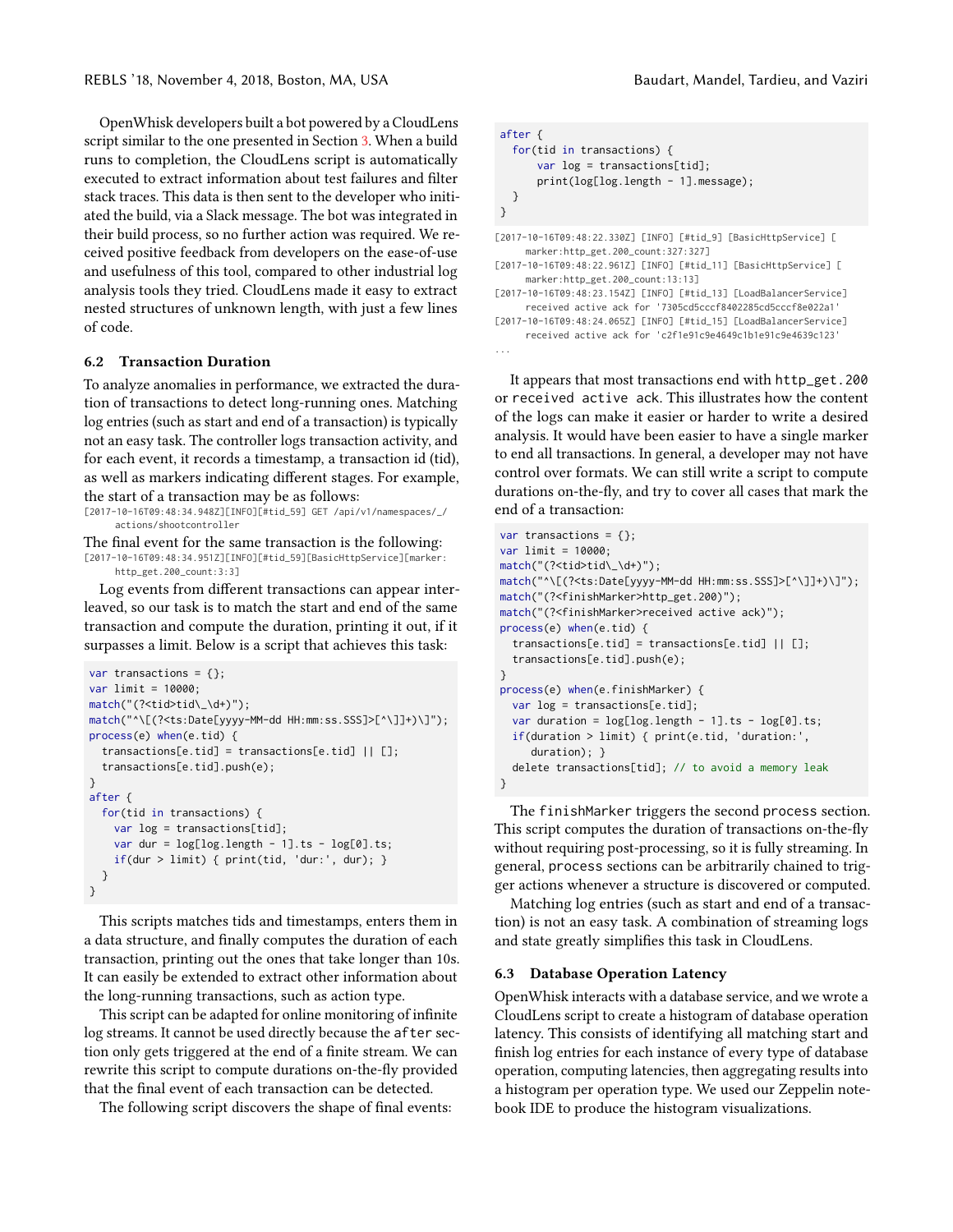<span id="page-8-1"></span>

Figure 4. Database operation histogram.

Figure [4](#page-8-1) shows a sample histogram for a database put operation. These are generated by printing data to the console with an appropriate format, and are built into Zeppelin, along with other visualizations. Our results showed outliers and pointed to a potential installation problem, which drove OpenWhisk developers to take corrective action.

CloudLens's Zeppelin IDE makes it easy for developers to interact with logs, try scripts, and visualize the results of their analyses.

#### <span id="page-8-0"></span>7 Related Work

Traditionally, developers use grep or write ad-hoc scripts (e.g., in Perl or Python) for log analysis. To help with this arduous task, many techniques have been proposed: mining to automatically detect patterns and anomalies in logs, visualizations that help gain insights more effectively, monitoring systems that take actions in response to log patterns, as well as specialized query and programming languages.

There are many works on automated log mining either in isolation or in combination with other techniques such as source code analysis. Vaarandi describes a clustering algorithm for mining patterns in log files [\[20\]](#page-9-5). Stearly uses a pattern discovery algorithm originally developed for bioinformatics to mine syslogs [\[17\]](#page-9-4). Xu et al. apply log mining techniques [\[21,](#page-9-17) [22\]](#page-9-18) to a large volume of logs from Google production systems [\[23\]](#page-9-6). They use static analysis of source code to extract all possible log printing statements, from which they generate regular expressions to parse log messages. Using machine learning techniques, they identify patterns over messages and can detect anomalies. Synoptic [\[5,](#page-9-2) [16\]](#page-9-3) infers graph-based models of systems by mining existing logs. Statistical anomaly detection has its shortcomings: when a set of messages is detected to be an outlier, it is difficult to know if it truly constitutes an anomaly. Further investigation is

necessary to validate the results. Our approach is complementary to these techniques in that we provide an expressive programming language to further explore logs and produce actionable insights.

Visualization techniques can help discover interesting patterns of information in logs (e.g., [\[9,](#page-9-9) [18,](#page-9-10) [19\]](#page-9-11)) or complement log processing techniques to present results in more effective ways. ShiViz [\[1\]](#page-9-7) visualizes a distributed log augmented with vector clocks to capture ordering dependencies. CSight [\[4\]](#page-9-8) infers models in the form of communicating finite-state machines visualized graphically. These can help in program understanding and debugging. Visualization techniques and CloudLens are complementary and can be combined.

Swatch [\[12\]](#page-9-14) is an automated system for monitoring and notification. It uses regular expressions to match against log entries, which can trigger actions such as executing a script. Logsurfer [\[15\]](#page-9-15) is a rule-based tool for analyzing log files in real-time. Each rule specifies regular expressions for matching log messages. Upon a match an action is triggered that can evaluate an external script, or create/delete new rules. The rule-set can therefore change dynamically. In addition, Logsurfer provides the ability to group messages together via contexts, and triggering actions that take the context as input. Our approach generalizes from Swatch and Logsurfer in that it permits state that is carried over across actions. It also permits to interleave pattern matching and computations arbitrarily, enabling conditional pattern matching and gradual refinement.

Many languages can be used for log analysis, going back to the Awk programming language [\[2\]](#page-9-12), which was designed for text processing and data extraction. It is a standard feature of most Unix-like operating systems. An Awk script consists of a series of rules with a pattern to match each line of the input text, and actions that are triggered when the pattern is satisfied. More recently, Sun Microsystems developed DTrace [\[10\]](#page-9-13), a tracing framework inspired by Awk with minimal performance overhead for troubleshooting kernel and application problems. Our approach borrows ideas from Awk with some key differences. Like Awk, CloudLens has a special pattern for the end of the stream. In contrast with Awk, CloudLens views logs as streams of semi-structured objects. Moreover, the structure of these objects can be progressively refined over time. This approach facilitates building data in a hierarchical way, making it easier to express analyses that need to group or correlate different log entries. CloudLens scripts can mutate the stream so that later patterns and actions can be affected by earlier ones. In particular, scripts can restructure the log stream or buffer and replay it. Lenses can encapsulate not only helper functions and procedures but full-fledged log processing tasks.

CloudLens is inspired from dataflow languages [\[13\]](#page-9-19). A script defines a sequence of operations that each log entry has to go through. Dataflow languages typically permit these operations to be organized more freely into graphs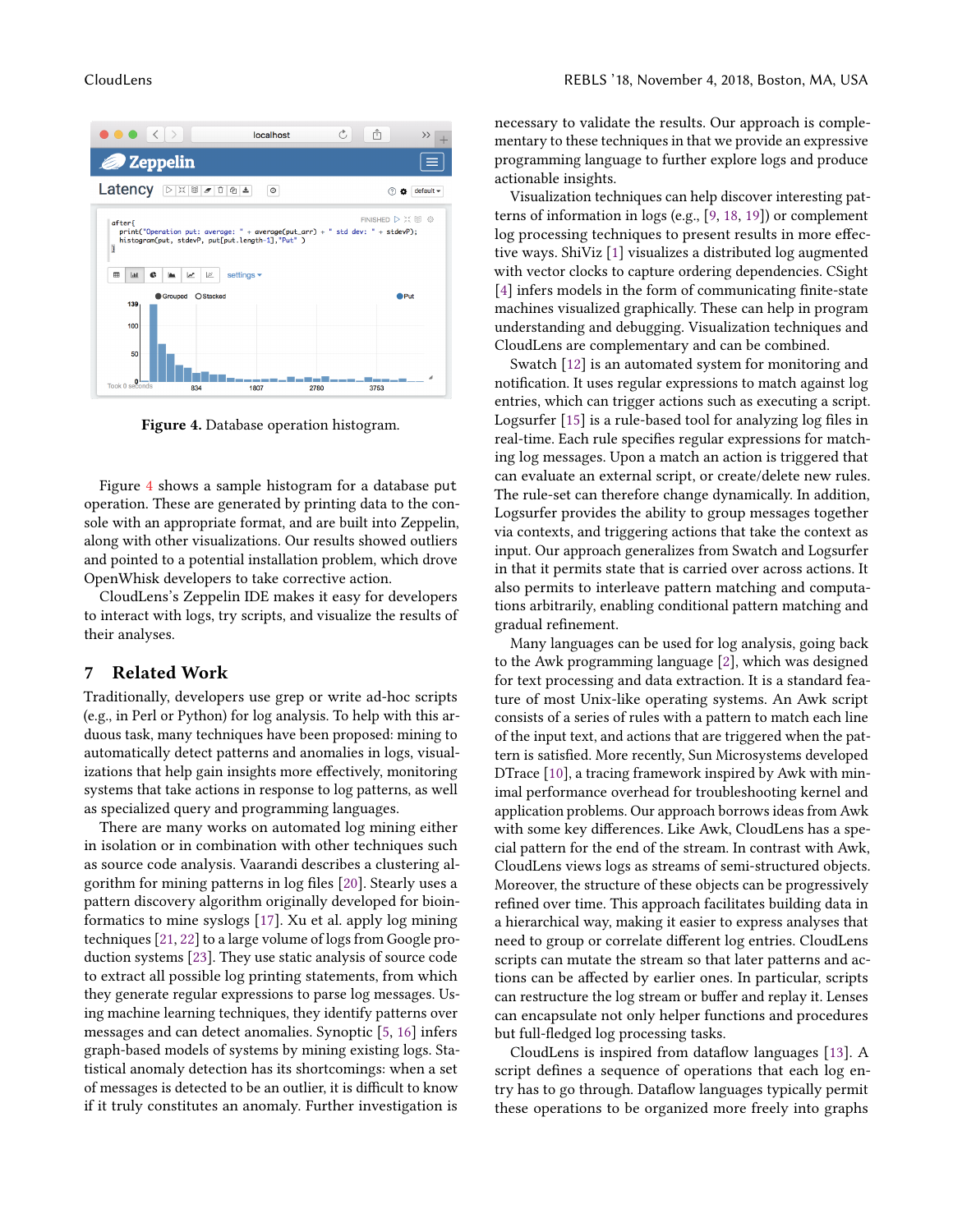and worry not only about scheduling but also about routing. While the graph is elementary in CloudLens, the execution model remains the same: data tokens flow along the edges of the graphs from operation to operation according to a scheduling policy, which in CloudLens essentially amounts to a FIFO order. What CloudLens lacks in graph flexibility, it compensates with activation conditions adopting a reactive style of programming [\[3\]](#page-9-20). Operations can mutate the log entries in order to satisfy the activation conditions of subsequent operations and create chains of operations, but the order of activations for any given entry is prescribed by the program order. There are no back edges in the flow graph.

The PADS project is intended to "make it easier for data analysts to extract useful information from ad-hoc data files" [\[8\]](#page-9-21). PADS languages, e.g., PADS/ML, enable the declarative specification of data formats. Supporting tools can generate parsers, converters, checkers for particular formats. As with CloudLens, PADS is meant for imperfect data. Tools generated from PADS descriptions can be made tolerant to inconsistencies in the actual data. In contrast with CloudLens, however, PADS assumes that the data is mostly self-consistent and amenable to precise specification.

Sawzall [\[11\]](#page-9-22) is a procedural domain specific language to specify queries on very large data sets. It is implemented on top of a map-reduce infrastructure and constrains expressivity to maximize parallelism. A Sawzall program specifies operations to be performed on each record and aggregates the resulting values. Sawzall's focus is on efficiently computing simpler queries. In contrast, our approach emphasizes expressivity and enforces determinism via a total order of execution. In principle, we could exploit pipeline parallelism at the expense of determinism as side effects could occur out of order.

Splunk [\[6\]](#page-9-16) is a commercial tool for querying and visualizing textual data including logs. Queries in the Search Processing Language (SPL) allow pipelines of commands to search and transform data. Users can create new fields by parsing data with regular expressions entered in the query. Arbitrary scripts may be embedded and evaluated inside queries. CloudLens differs from SPL in that it is imperative: intermediate results of analyses can be held in state variables and do not need to be kept as artificial fields inside the records extracted from log entries. This feature helps to keep the parsed data separate from intermediate transient results, and helps to write analyses in a natural way.

#### 8 Conclusion

In this paper, we presented CloudLens an imperative language for log processing that views logs as object streams. CloudLens does not require precise schemas, but enables localized parsing that can be freely interleaved with computation. CloudLens caters for both finite and infinite log processing, offline log discovery and online log monitoring.

We focus here on expressivity and helping developers write interesting analyses easily and with a few lines of code. In the future, we plan to investigate performance, scalability and usability. As a first step, we re-implemented CloudLens as a Swift library.<sup>[8](#page-9-23)</sup>

#### References

- <span id="page-9-7"></span>[1] J. Abrahamson, I. Beschastnikh, Y. Brun, and M. Ernst. 2014. Shedding Light on Distributed System Executions. In ICSE'14.
- <span id="page-9-12"></span>[2] A. Aho, B. Kernighan, and P. Weinberger. 1988. The AWK Programming Language. Addison-Wesley.
- <span id="page-9-20"></span>[3] E. Bainomugisha, A. L. Carreton, T. van Cutsem, Stijn M., and W. de Meuter. 2013. A Survey on Reactive Programming. ACM Comput. Surv. 45, 4, Article 52 (Aug. 2013), 34 pages.
- <span id="page-9-8"></span>[4] I. Beschastnikh, Y. Brun, M. Ernst, and A. Krishnamurthy. 2014. Inferring Models of Concurrent Systems from Logs of Their Behavior with CSight. In ICSE'14.
- <span id="page-9-2"></span>[5] I. Beschastnikh, Y. Brun, S. Schneider, M. Sloan, and M. Ernst. 2011. Leveraging Existing Instrumentation to Automatically Infer Invariant-Constrained Models. In FSE'11.
- <span id="page-9-16"></span>[6] D. Carasso. 2000. Exploring Splunk, Search Processing Language (SPL) Primer and Cookbook. CITO Research.
- <span id="page-9-0"></span>[7] L. Columbus. 2016. 2016 Big Data, Advanced Analytics & Cloud Developer Update: 5.4M Developers Now Building Cloud Apps. Forbes (Oct. 2016). [http://www.forbes.com/sites/louiscolumbus/](http://www.forbes.com/sites/louiscolumbus/2016/10/16/2016-big-data-advanced-analytics-cloud-developer-update-5-4m-developers-now-building-cloud-apps/) [2016/10/16/2016-big-data-advanced-analytics-cloud-developer](http://www.forbes.com/sites/louiscolumbus/2016/10/16/2016-big-data-advanced-analytics-cloud-developer-update-5-4m-developers-now-building-cloud-apps/) [-update-5-4m-developers-now-building-cloud-apps/](http://www.forbes.com/sites/louiscolumbus/2016/10/16/2016-big-data-advanced-analytics-cloud-developer-update-5-4m-developers-now-building-cloud-apps/).
- <span id="page-9-21"></span>[8] K. Fisher and D. Walker. 2011. The PADS Project: An Overview. In ICDT '11. 11–17.
- <span id="page-9-9"></span>[9] L. Girardin and D. Brodbeck. 1998. A Visual Approach for Monitoring Logs. In LISA'98.
- <span id="page-9-13"></span>[10] B. Gregg and J. Mauro. 2011. DTrace: Dynamic Tracing in Oracle Solaris, Mac OS X, and FreeBSD. Prentice Hall Professional.
- <span id="page-9-22"></span>[11] R. Griesemer. 2008. Parallelism by Design: Data Analysis with Sawzall. In CGO'08.
- <span id="page-9-14"></span>[12] S. Hansen and T. Atkins. 1993. Automated System Monitoring and Notification with Swatch. In LISA'93.
- <span id="page-9-19"></span>[13] W. Johnston, J. R. P. Hanna, and R. Millar. 2004. Advances in Dataflow Programming Languages. ACM Comput. Surv. 36, 1 (March 2004), 1–34.
- <span id="page-9-1"></span>[14] B. Kernighan. 1978. UNIX for Beginners. Bell Laboratories.
- <span id="page-9-15"></span>[15] J. Prewett. 2003. Analyzing cluster log files using Logsurfer. In ACLC'03.
- <span id="page-9-3"></span>[16] S. Schneider, I. Beschastnikh, S. Chernyak, M. Ernst, and Y. Brun. 2010. Synoptic: Summarizing System Logs with Refinement. In SLAML'10.
- <span id="page-9-4"></span>[17] J. Stearley. 2004. Towards Informatic Analysis of Syslogs. In Cluster'04.
- <span id="page-9-10"></span>[18] T. Takada and H. Koike. 2002. Information Visualization System for Monitoring and Auditing Computer Logs. In iV'02.
- <span id="page-9-11"></span>[19] T. Takada and H. Koike. 2002. Mielog: A Highly Interactive Visual Log Browser Using Information Visualization and Statistical Analysis. In LISA'02.
- <span id="page-9-5"></span>[20] R. Vaarandi. 2003. A Data Clustering Algorithm for Mining Patterns from Event Logs. In IPOM'03.
- <span id="page-9-17"></span>[21] W. Xu, L. Huang, A., D. Patterson, and M. Jordan. 2009. Online System Problem Detection by Mining Patterns of Console Logs. In ICDM'09.
- <span id="page-9-18"></span>[22] W. Xu, L. Huang, A. Fox, D. Patterson, and M. Jordan. 2009. Detecting Large-Scale System Problems by Mining Console Logs. In SOSP'09.
- <span id="page-9-6"></span>[23] W. Xu, L. Huang, A. Fox, D. Patterson, and M. Jordan. 2010. Experience Mining Google's Production Logs. In SLAML'10.

<span id="page-9-23"></span><sup>8</sup><https://github.com/cloudlens/swift-cloudlens>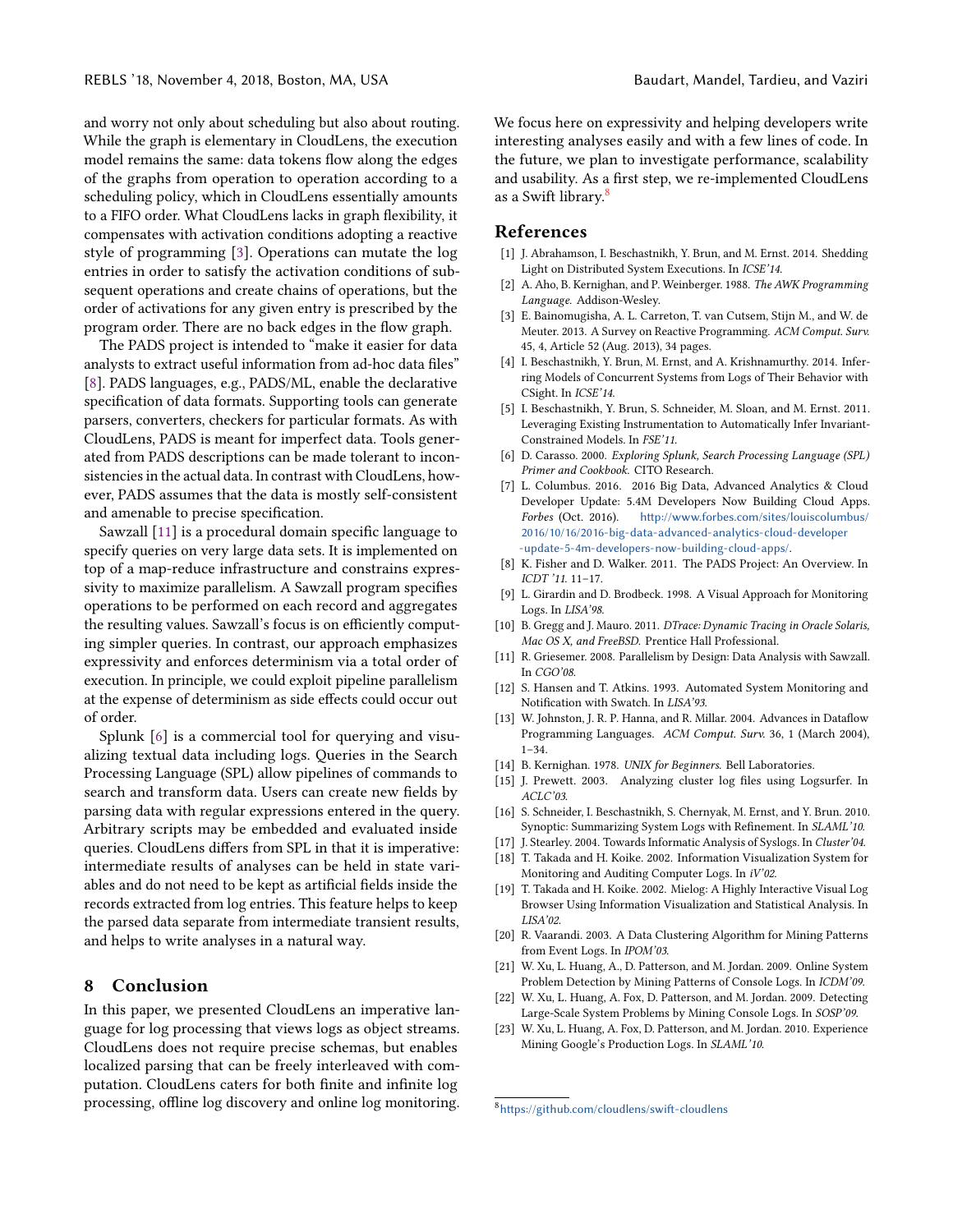# <span id="page-10-0"></span>A Formal Semantics

The semantics covers all the features discussed in Section [3](#page-2-0) except for the syntactic shorthands—process without when and when without process—and the simple inference of the missing elements. To improve readability, we require that process and after sections always return arrays (with zero, one, or multiple elements) at no loss of expressivity, and assume that lenses have a single parameter. Generalizing to zero or multiple parameters is straightforward.

#### A.1 Syntax

The grammar of CloudLens is the following:

```
\text{sc} ::= \emptyset | section sc
section  ::= \text{var } x = j s;| lens f(x) { sc }
          | process(x) when(path) \{ js \}| after { js }
          \int f(js)path := x | path.x
```
A script (sc) is a sequence of sections. There are three kinds of sections: declarations (var and lens), pipeline stages (process and after), and lens invocations ( $f (js)$ ). The Ø symbol denotes the end of the script. Variable initializers, actions (i.e., bodies of pipeline stages), arguments of lens invocations are all JavaScript expressions (js). Activation conditions in process sections are paths in JSON objects. These conditions can easily be extended to logic formulas over paths. Variable names and field names are identifiers  $(x)$ .

Formally, a log  $(\ell)$  is a right-to-left sequence of values  $\upsilon$ terminated by one of two terminators:

$$
\ell \quad ::= \quad \circ \mid \bullet \mid \ell \cdot v
$$

The  $\circ$  terminator indicates an empty log, that is, the current log stream is empty but some more entries can come later. The • terminator indicates the end of the log. No more entries can come. In particulars, it triggers the execution of after sections.

We define the operator ⊙ to append a JavaScript array to a log:

$$
\ell \odot [v_1, \ldots, v_{n-1}, v_n] = \ell \cdot v_n \cdot v_{n-1} \cdot \ldots \cdot v_1
$$

A runtime script (rsc) is a script during its execution. It contains both the program source and the logs to process by each sections. Formally, it is:

$$
rsc ::= \emptyset
$$
\n
$$
\begin{array}{c}\n\cdot := \emptyset \\
\downarrow \quad \ell_{sc} \\
\downarrow \quad \ell_{\text{process}}(x) \text{ when}(c) \quad \text{if } j \text{ is } x \text{ for } \ell_{\text{after}}(x) \text{ for } j \text{ is } x \text{ for } j \text{ is } x \text{ for } j \text{ is } x \text{ for } j \text{ is } x \text{ for } j \text{ is } x \text{ for } j \text{ is } x \text{ for } j \text{ is } x \text{ for } j \text{ is } y \text{ for } j \text{ is } y \text{ for } j \text{ is } y \text{ for } j \text{ is } y \text{ for } j \text{ is } y \text{ for } j \text{ is } y \text{ for } j \text{ is } y \text{ for } j \text{ is } y \text{ for } j \text{ is } y \text{ for } j \text{ is } y \text{ for } j \text{ is } y \text{ for } j \text{ is } y \text{ for } j \text{ is } y \text{ for } j \text{ is } y \text{ for } j \text{ is } y \text{ for } j \text{ is } y \text{ for } j \text{ is } y \text{ for } j \text{ is } y \text{ for } j \text{ is } y \text{ for } j \text{ is } y \text{ for } j \text{ is } y \text{ for } j \text{ is } y \text{ for } j \text{ is } y \text{ for } j \text{ is } y \text{ for } j \text{ is } y \text{ for } j \text{ is } y \text{ for } j \text{ is } y \text{ for } j \text{ is } y \text{ for } j \text{ is } y \text{ for } j \text{ is } y \text{ for } j \text{ is } y \text{ for } j \text{ is } y \text{ for } j \text{ is } y \text{ for } j \text{ is } y \text{ for } j \text{ is } y \text{ for } j \text{ is } y \text{ for } j \text{ is } y \text{ for } j \text{ is } y \text{ for } j \text{ is } y \text{ for } j \text{ is } y \text{ for } j \text{ is } y \text{ for } j \text{ is } y \text{ for } j \text{ is } y \text{ for } j \text{ is } y \text{ for } j \text{ is } y \text{ for } j \text{ is } y \text{ for } j \text{ is } y \text{ for } j \text{ is } y \text{ for }
$$

This definition does not allow for all possible interleavings of logs and sections. Specifically, it forbids logs to appear to the right of a variable declaration, a lens declaration, or a lens invocation. Indeed, we will see below that the operational

semantics erases declarations and inlines lenses as they get executed.

#### A.2 Semantics

JavaScript Semantics The semantics of JavaScript expressions is assumed and denoted by the following big step rule which means that the expression js evaluates in the memory  $M$  to the value  $v$  and the new memory state  $M'$ :

$$
js/M \Downarrow v/M'
$$

CloudLens Semantics We formalize a small-step semantics for CloudLens scripts denoted by the relation:

$$
rsc / M \longrightarrow rsc' / M'
$$

This relation means that the runtime script rsc in the memory M reduces to rsc' in the memory  $\overline{M}$ . It is defined in Figures [5,](#page-11-0) [7](#page-12-1) and [6](#page-12-2) by means of inference rules. Figure [5](#page-11-0) specifies reduction rules, i.e., how each kind of section processes one log entry. Figure [7](#page-12-1) specifies context rules, i.e., the execution schedule. Figure [6](#page-12-2) defines some auxiliary predicates. We will explain these rules later in the section.

Input log The semantics of the evaluation of a script sc on the empty input log in the memory M is given by the reflexive and transitive closure of the relation −→ where the initial log is  $\bullet$ :

$$
\bullet_{\text{SC}} \, / \, M \longrightarrow^* \text{rsc} \, / \, M'
$$

We only need to consider such logs because scripts can generate log entries by themselves using combinations of after and return.

Reduction Rules We now discuss the rules in Figure [5.](#page-11-0) Declarations of variables and lenses are handled in a similar way. The name of the variable or the lens in the residue is substituted with a reference to a fresh memory location  $(\alpha)$ . This location contains for a variable the value obtained by evaluating the initializer. For a lens, the memory location contains a synthesized JavaScript function that implements the lens behavior and an attribute that contains the lens definition (the *packLens* predicate is defined Figure [6](#page-12-2) (rule 1) and explained below). The common precondition  $\ell \neq \circ$  indicates that the execution of a declaration is triggered when there is an entry to process  $(\ell = \ell' \cdot v)$  or if this is the end of the log  $(\ell = \bullet)$ . The declarations are removed from the runtime log ( $\ell = \bullet$ ). The declarations are removed from the runtime scripts upon execution. They execute only once.

The first two rules for process evaluate the activation condition  $c$  given an entry to process  $v$ . If the condition evaluates to true, the body of the section is evaluated. We leverage JavaScript functions for proper variable scoping. The evaluation of the body returns an array that is converted to a ◦-terminated log which is transmitted to the next section of the script. If the condition evaluates to false, the entry advances untouched. The evaluation of a condition simply tests that the path mentioned in the condition is not undefined.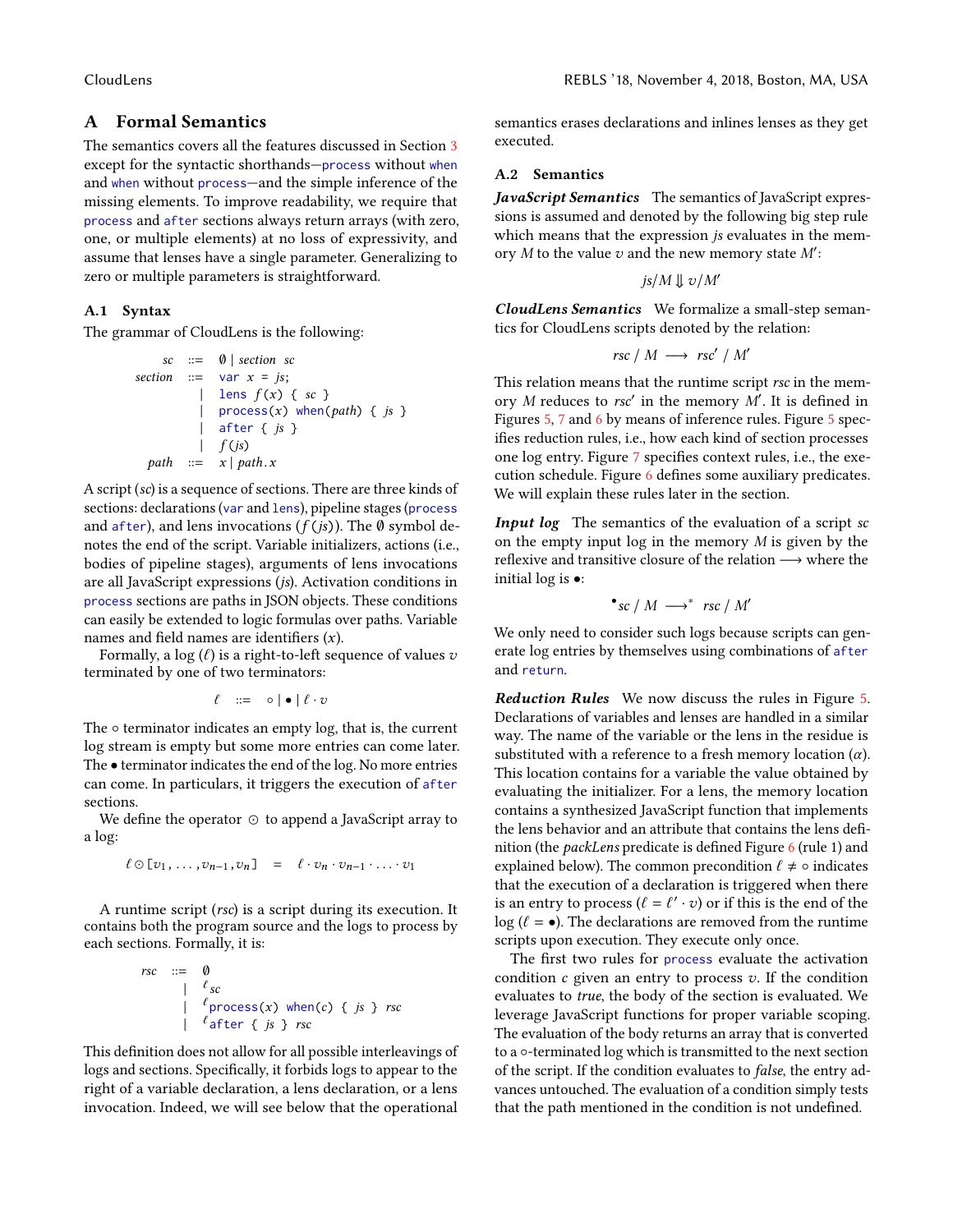<span id="page-11-0"></span>

| $\ell \neq o$ $\alpha = \text{fresh}(M)$ $is[x \leftarrow \alpha]/M[\alpha \leftarrow \text{undefined}] \downarrow v/M'$ |                                                                                    | $\ell \neq o$ $\alpha = \text{fresh}(M)$ packLens(lens(x) { $\text{sc}_f[f \leftarrow \alpha]$ })/ $M[\alpha \leftarrow$ undefined] $\downarrow p/M'$ |                         |
|--------------------------------------------------------------------------------------------------------------------------|------------------------------------------------------------------------------------|-------------------------------------------------------------------------------------------------------------------------------------------------------|-------------------------|
| $\ell_{\text{var}}$ x = is: sc / M $\longrightarrow$ $\ell_{\text{sc}}[x \leftarrow \alpha] / M'[\alpha \leftarrow v]$   |                                                                                    | <sup>l</sup> ens $f(x)$ { scf } sc / M $\longrightarrow$ <sup>l</sup> sc[f $\leftarrow \alpha$ ] / M'[ $\alpha \leftarrow p$ ]                        |                         |
| (function (x) { return c !== undefined })(v)/M    true/M (function (x) { is })(v)/M    a/M'                              |                                                                                    |                                                                                                                                                       | $\ell' = \circ \odot a$ |
| $\ell \cdot v$ process(x) when(c) { is } sc / M $\longrightarrow$ $\ell$ process(x) when(c) { is } $\ell'$ sc / M'       |                                                                                    |                                                                                                                                                       |                         |
| (function $(x)$ { return c !== undefined })(v)/M $\parallel$ false/M                                                     |                                                                                    |                                                                                                                                                       |                         |
| $\ell \cdot v$ process(x) when(c) { is } sc / M $\longrightarrow$ $\ell$ process(x) when(c) { is } $\circ v$ sc / M      |                                                                                    | •process(x) when(c) { is } sc / M $\longrightarrow$ •sc / M                                                                                           |                         |
|                                                                                                                          |                                                                                    | (function () { is })()/ $M \parallel a/M'$ $\ell' = \bullet \odot a$                                                                                  |                         |
| <sup>l</sup> <sup>-v</sup> after { is } sc / M $\longrightarrow$ <sup>l</sup> after { is } <sup>o-v</sup> sc / M         |                                                                                    | after { is } sc / M $\longrightarrow$ '' sc / M'                                                                                                      |                         |
| $M(f)$ . def = lens(x){scf}<br>$\ell \neq \circ$                                                                         |                                                                                    | <i>instantiateLens</i> (lens(x) { $sc_f$ }, <i>js</i> )/ <i>M</i> $\downarrow$ $sc'_f$ / <i>M'</i>                                                    |                         |
|                                                                                                                          | ${}^{\ell}f(js) \text{ sc } / M \longrightarrow {}^{\ell}sc'_{f} \text{ sc } / M'$ |                                                                                                                                                       |                         |
|                                                                                                                          |                                                                                    |                                                                                                                                                       |                         |

Figure 5. Reduction rules.

The last rule for process handles •. It simply removes the section from the runtime script as there are no entries left to process.

The next two rules define the behavior of after. The first of the two shows that log entries traverse after sections unchanged. The second rule executes the body of the section when the end of the log is reached. The section is removed from the runtime script and • progresses to the next section. The returned array is converted to a  $\bullet$ -terminated log.

The last rule of Figure [5](#page-11-0) takes care of lens invocations. As with declaration rules, the precondition  $\ell \neq \circ$  ensures late instantiation.

Lens Declaration and Invocation Lenses can be invoked in two different contexts: either as a toplevel section of a CloudLens script or inside a JavaScript expression to execute the entire lens on the content of an array. In order to invoke a lens at toplevel, we need to access its definition. On the other hand in order to be invoked from JavaScript code, a lens must present itself as a JavaScript function. This function takes as arguments the argument of the lens and the array on which the lens must be applied (see for example the lens filter, Section [3.7\)](#page-4-1). To be able to have this dual view of a lens, we use the ability in JavaScript to add fields to functions. It is the role of packLens in the rule for lens declarations (Figure [5\)](#page-11-0). The predicate  $packLens(1ens(x) { sc } )$  is defined in Figure [6.](#page-12-2) It creates the following function:

function  $(x, a) \{ *evalLens*(lens(x) { *sc* }, x, a) \}$ 

and adds to this function a field def that contains the lens definition: lens(x) { sc}.<sup>[9](#page-11-1)</sup><br>The predicate evaluations

The predicate evalLens reifies the CloudLens semantics inside JavaScript giving the ability to evaluate a CloudLens script from JavaScript. The definition of evalLens is given in Figure [6](#page-12-2) (rule 2). It instantiates the lens to gets its body, turns the JavaScript array a into a •-terminated log. Then

it reduces the script on the log until all the elements are processed. The evaluation of a CloudLens script does not accumulate the processed log. The result of the evaluation is null but side effects on the memory are performed.

The predicate instantiateLens defined in Figure [6](#page-12-2) (rule 3) creates a variable  $x$  local to the script  $sc$  whose initial value is the result of the evaluation of the expression js. The instantiation returns the body of the lens where the parameter has been instantiated.

Finally, we return to the lens invocation rule in Figure [5.](#page-11-0) This rule uses the def field of the lens to access its definition and the same instantiateLens predicate for instantiation. While a lens invocation in JavaScript evaluates the lens on the array to completion, i.e., on all the array elements at once, a lens invoked at toplevel in a CloudLens script is simply inlined into the surrounding script. The inlined sections are evaluated like any other.

Context Rules We now discuss the rules in Figure [7.](#page-12-1) The first two rules state that in a runtime script with multiple log terms, the execution proceeds with the rightmost log first. In other words, they define the execution schedule. Combined with the rules in Figure [5](#page-11-0) they specify that the most advanced entry in a runtime script—rightmost entry—is the first one to advance.

The last three rules purge useless rightmost log terms from a runtime script so that the execution can move to the next log to the left. First, if the rightmost log is empty, it can be erased. Second, entries that have been through the whole script can be erased.

<span id="page-11-1"></span> $^{9}$ lens(x) { sc } denotes a lens encoded as a JavaScript object. It does not matter if it is a string, an abstract syntax tree, etc, as long as there exists a way to evaluate the encoded lens.